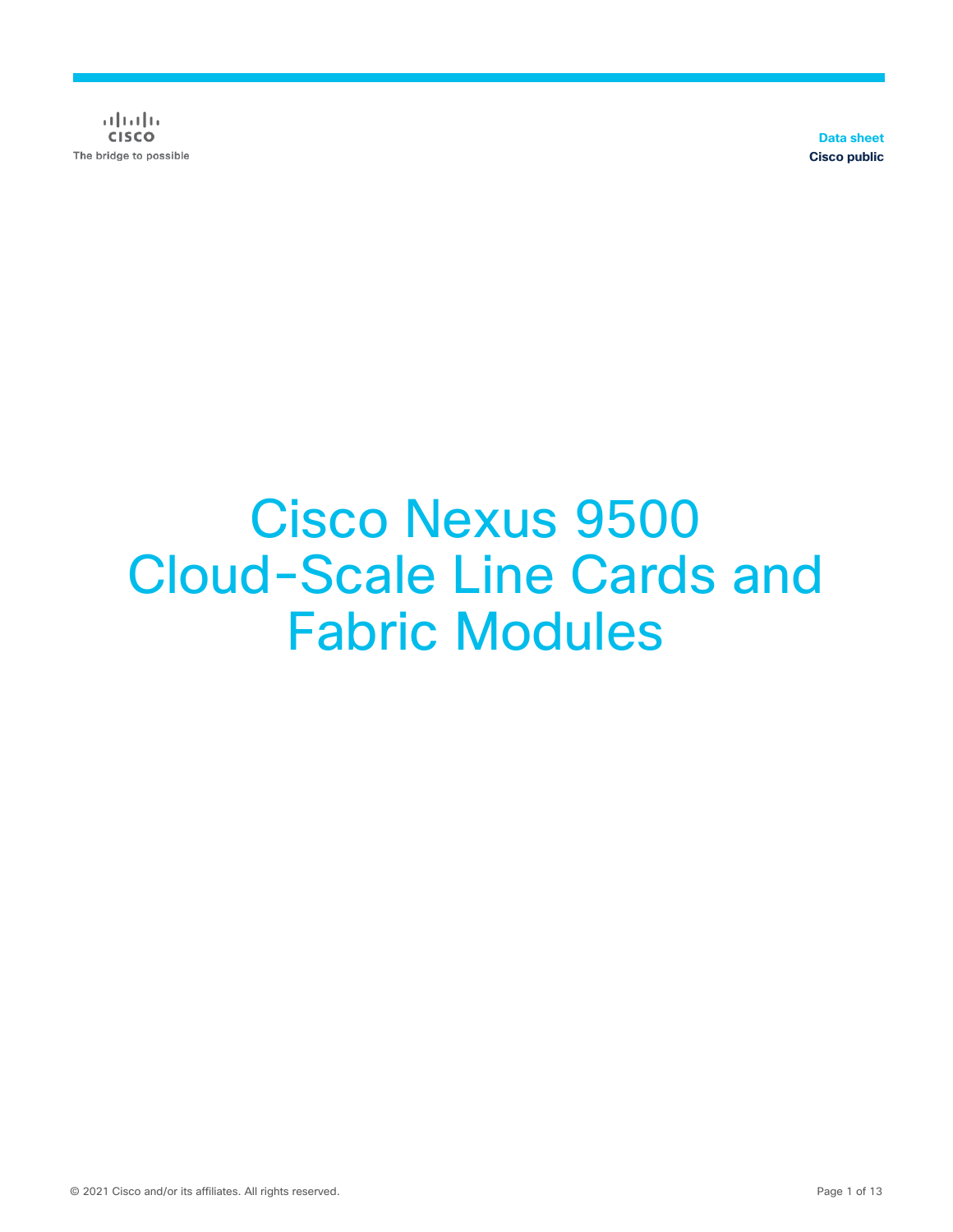## **Contents**

| 3  |
|----|
| 4  |
| 6  |
| 8  |
| 8  |
| 10 |
| 11 |
| 11 |
| 12 |
| 12 |
| 12 |
| 13 |
|    |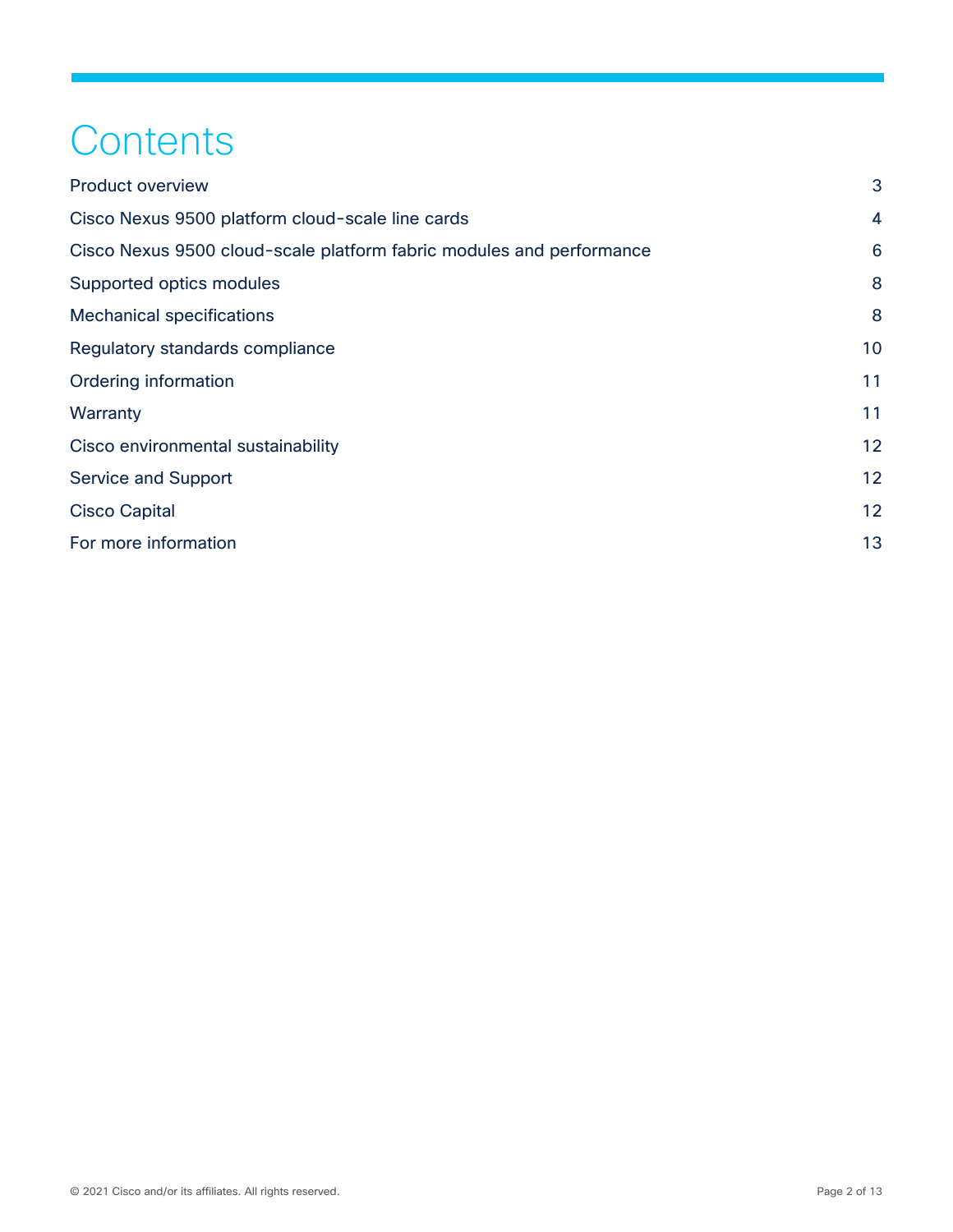## <span id="page-2-0"></span>Product overview

The Cisco Nexus® 9500 switching platform (Figure 1) offers three modular chassis:

- Cisco Nexus 9500 4-slot switch
- Cisco Nexus 9500 8-slot switch
- Cisco Nexus 9500 16-slot switch



#### **Figure 1.**

Cisco Nexus 9500 Series Cloud-Scale Switch Chassis

The Cisco Nexus 9500 Series modular switches support a comprehensive selection of cloud-scale line cards and fabric modules that provide 1-, 10-, 25-, 40-, 50-, 100-, 200-, and 400-Gigabit Ethernet interfaces. A cloud scale line card provides up to 6.4 Terabits per second (Tbps) per slot and each cloud scale fabric module provides up to 1.6 Tbps to each line card slot. Using these cloud-scale line cards the Cisco Nexus 9500 Series switches can be configured with up to.

- 1. 256 400-Gigabit Ethernet ports (or)
- 2. 524 200-Gigabit Ethernet ports# (or)
- 3. 1024 100-Gigabit Ethernet ports (or)
- 4. 2048 50-Gigabit Ethernet ports (or)
- 5. 1024 40-Gigabit Ethernet ports (or)
- 6. 2304 25-Gigabit Ethernet ports (or)
- 7. 2304 1/10-Gigabit Ethernet ports

**Note:** This data sheet specifies hardware capabilities only. Please refer to Cisco ACI or Cisco NX-OS software release notes and appropriate feature documentation for more details.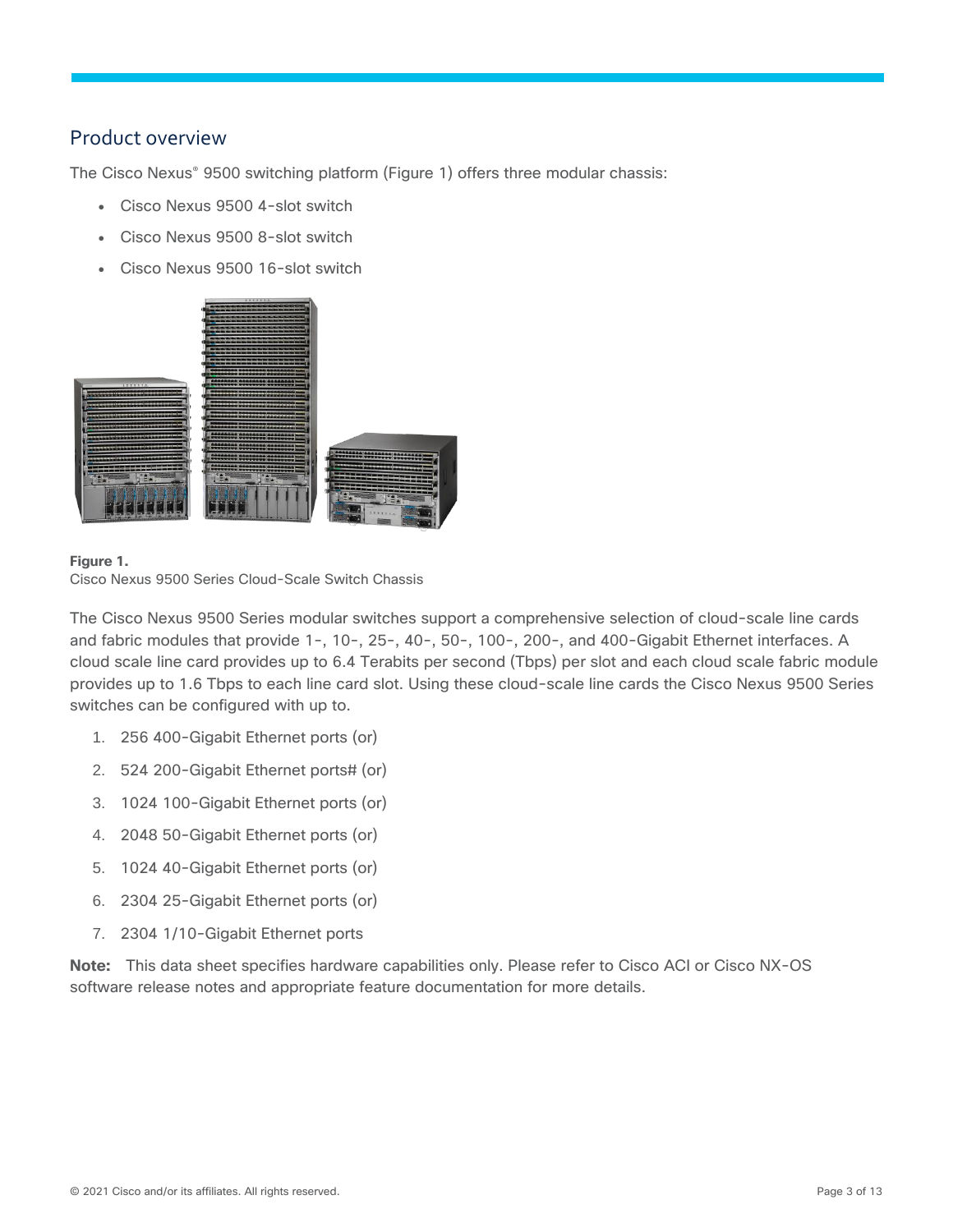## <span id="page-3-0"></span>Cisco Nexus 9500 platform cloud-scale line cards

The Cisco Nexus 9500 platform supports a rich selection of hot-swappable multispeed cloud-scale line cards and fabric modules optimized for data-center deployments. These cloud-scale line cards and fabric modules, built using Cisco® cloud-scale ASICs, provide the ideal foundation for large scalable data centers. The Cisco clouds-scale ASICs provide enhanced performance and features that are required to meet the evolving needs of the world's largest cloud-scale data centers. These ASICs not only support foundational L2/L3 networking capabilities but also support enhanced capabilities such as policy-based fabric architectures (ACI or VXLAN), smart buffering, integrated line rate security, and real-time streaming telemetry over multispeed Ethernet ports.

The latest Cisco® 400-Gigabit cloud-scale ASICs also support Segment Routing over IPv6 (SRv6) and enhanced streaming telemetry capabilities.

| <b>Line Card Type</b>                                                                                                                                | <b>Description</b>                                                                                                                     |
|------------------------------------------------------------------------------------------------------------------------------------------------------|----------------------------------------------------------------------------------------------------------------------------------------|
| 400-Gbps line cards                                                                                                                                  |                                                                                                                                        |
| N9K-X9716D-GX: 400-Gigabit Ethernet Line Card                                                                                                        | • 16-port 400-Gigabit Ethernet Quad Small Form-Factor Pluggable Double<br>Density (QSFP-DD) line card                                  |
| <u> Tww.com.com - 1988</u>                                                                                                                           | · Every port is 1x400-, 4x100-, 2x100G- 8x50-, 8x25-, 8x10-, 4x50-,<br>4x40-, 4x25-, and 4x10-Gigabit Ethernet breakout capable*       |
| 100-Gbps line cards                                                                                                                                  |                                                                                                                                        |
| N9K-X9736C-FX: 100-Gigabit Ethernet Line Card                                                                                                        | • 36-port 100-Gigabit Ethernet Quad Small Form-Factor Pluggable 28<br>(QSFP28) line card                                               |
|                                                                                                                                                      | • Every port is 1x100-, 2x50-, 1x40-, 4x25-, 4x10-, and 1x10-Gigabit<br>Ethernet breakout capable <sup>*</sup>                         |
|                                                                                                                                                      | • Ports 1 - 28 support 1 Gigabit Ethernet                                                                                              |
| N9K-X9732C-EX: 100-Gigabit Ethernet Line Card                                                                                                        | • 32-port 100-Gigabit Ethernet Quad Small Form-Factor Pluggable 28<br>(QSFP28) line card                                               |
|                                                                                                                                                      | • Every port is $1x100$ -, $2x50$ -, $1x40$ -, $4x25$ -, $4x10$ -, and $1x1/10$ -Gigabit<br>Ethernet breakout capable'                 |
| N9K-X9732C-FX: 100-Gigabit Ethernet Line Card                                                                                                        | • 32-port 100-Gigabit Ethernet Quad Small Form-Factor Pluggable 28<br>(QSFP28) line card                                               |
|                                                                                                                                                      | • Every port is $1x100 -$ , $2x50$ , $1x40 -$ , $4x25 -$ , $4x10 -$ , and $1x1/10 -$ Gigabit<br>Ethernet breakout capable <sup>®</sup> |
|                                                                                                                                                      | • Supports 4+1 FM redundancy                                                                                                           |
| N9K-X9736C-EX: 100-Gigabit Ethernet Line Card                                                                                                        | · 36-port 100-Gigabit Ethernet Quad Small Form-Factor Pluggable 28<br>(QSFP28) line card                                               |
| أنسبت تسبية تسبية تسبية تسبية المبيتة ليسبة ليسبة تسبية تسبية بسبية السبية السبية المسا                                                              | • Every port is $1x100-$ , $2x50-$ , $1x40-$ , $4x25-$ , $4x10-$ , and $1x1/10-Gigabit$<br>Ethernet breakout capable <sup>?</sup>      |
| 10/25-Gbps Fiber Line Cards                                                                                                                          |                                                                                                                                        |
| N9K-X97160YC-EX: 1/10/25-Gigabit Ethernet<br>Access-Layer and 10/40/100-Gigabit Ethernet<br><b>Aggregation-Layer Line Card</b>                       | • 48-port 1-, 10-, and 25-Gigabit Ethernet SFP+ and 4-port 40/100-<br>Gigabit Ethernet QSFP28 line card                                |
| and and and and and some products to the text of the<br><u>i status da da da da da ba ba ba ba an inter territorial an antichia da da da da da d</u> |                                                                                                                                        |

| Table 1. | Cisco Nexus 9500 cloud-scale line cards |  |  |  |
|----------|-----------------------------------------|--|--|--|
|          |                                         |  |  |  |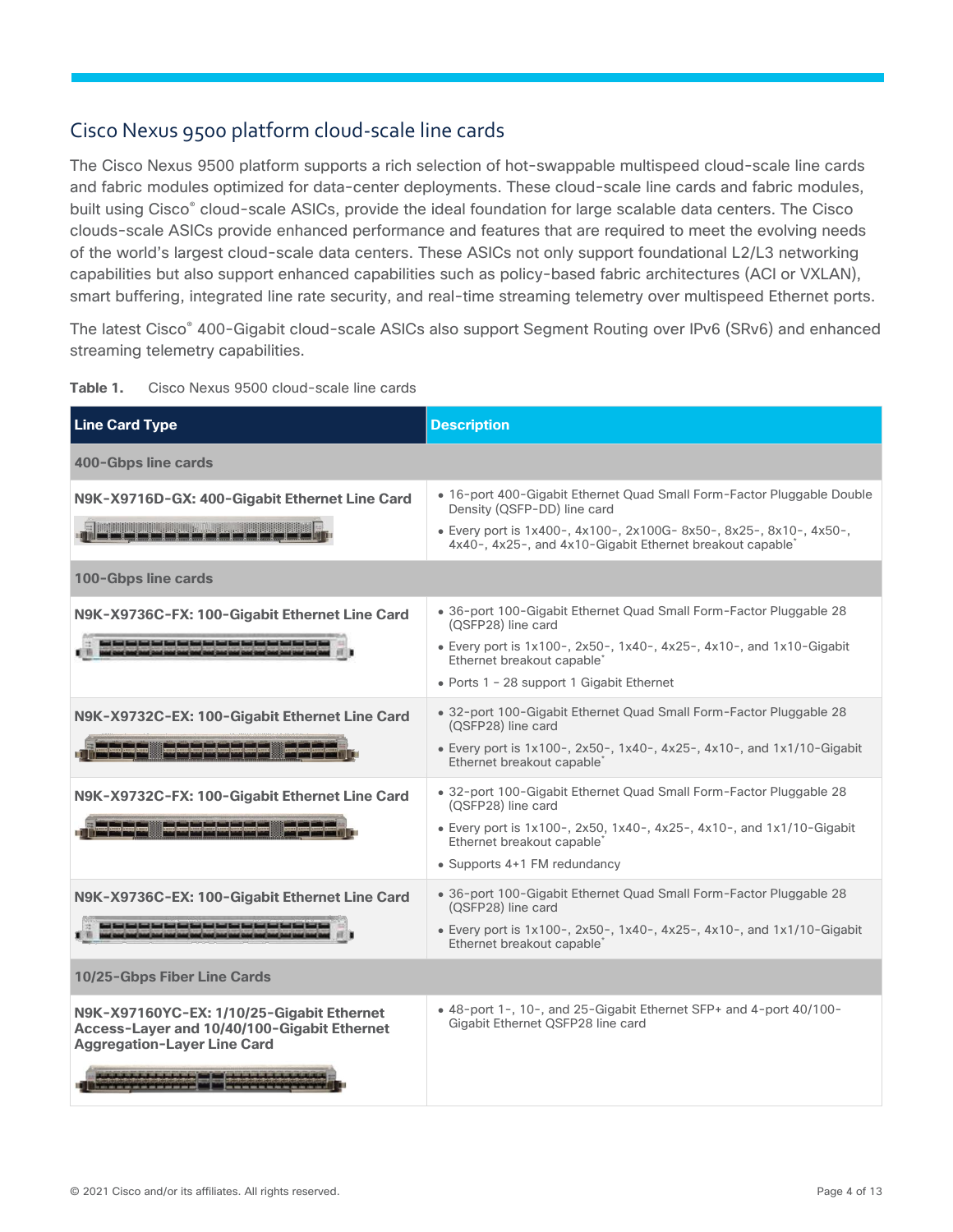| <b>Line Card Type</b>                                                                                                         | <b>Description</b>                                                                                            |
|-------------------------------------------------------------------------------------------------------------------------------|---------------------------------------------------------------------------------------------------------------|
| 10-Gbps copper line cards                                                                                                     |                                                                                                               |
| N9K-X9788TC-FX: 1/10 Gigabit Ethernet BaseT<br>Access-Layer and 40/100 Gigabit Ethernet<br><b>Aggregation-Layer Line Card</b> | • 48-port 100-Megabit and 1/10-Gigabit Ethernet BASE-T and 4-port<br>40/100-Gigabit Ethernet QSFP28 line card |
| ا کا کا کا کا کا کا کا کا کا کا کا کا ک                                                                                       |                                                                                                               |

\* Breakout capability requires the availability of appropriate breakout cables and software support. Please check Cisco ACI and Cisco NX-OS software release notes and the Cisco Optics Compatibility Matrix for the latest available support.

| Table 2. |  |  |  |  |  |  |  |  |  | Cisco Nexus 9500 cloud-scale line card use-case summary |  |
|----------|--|--|--|--|--|--|--|--|--|---------------------------------------------------------|--|
|----------|--|--|--|--|--|--|--|--|--|---------------------------------------------------------|--|

| <b>Line Card/Features</b> | <b>Cisco NX-OS</b> | <b>Cisco ACI<sup>®</sup> spine</b> | <b>MACSec</b> | <b>CloudSec</b>           | N+1 FM redundancy |
|---------------------------|--------------------|------------------------------------|---------------|---------------------------|-------------------|
| <b>X9716D-GX</b>          | Yes                | Yes                                | Yes           | Yes                       | <b>No</b>         |
| <b>X9736C-FX</b>          | Yes                | Yes                                | Yes           | Yes<br>$(Ports: 28 - 36)$ | No.               |
| <b>X9732C-EX</b>          | Yes                | Yes                                | <b>No</b>     | No.                       | <b>No</b>         |
| <b>X9732C-FX</b>          | Yes                | <b>No</b>                          | Yes           | <b>No</b>                 | Yes               |
| <b>X9736C-EX</b>          | Yes                | <b>No</b>                          | <b>No</b>     | No.                       | <b>No</b>         |
| X97160YC-EX               | <b>Yes</b>         | No.                                | <b>No</b>     | <b>No</b>                 | No.               |
| <b>X9788TC-FX</b>         | Yes                | <b>No</b>                          | <b>No</b>     | No.                       | <b>No</b>         |

**Table 3.** Cisco Nexus 9500 cloud-scale line card specifications

| Line card        | <b>FM required for max</b><br><b>bandwidth</b> | FM required for N+1<br>redundancy | <b>Performance</b>       | <b>Packet buffer</b> |
|------------------|------------------------------------------------|-----------------------------------|--------------------------|----------------------|
| X9716D-GX        | 4                                              | N/A                               | 12.8 Tbps                | 160 MB               |
| <b>X9732C-EX</b> | $\overline{4}$                                 | N/A                               | 6.4 Tbps<br>$10.23$ bpps | 160 MB               |
| <b>X9736C-FX</b> | $5^*$                                          | N/A                               | 7.2 Tbps<br>11.50 bpps   | 160 MB               |
| <b>X9732C-FX</b> | $\overline{4}$                                 | $5^{\sharp}$                      | 6.4 Tbps<br>$10.23$ bpps | 160 MB               |
| X9736C-EX        | 4                                              | N/A                               | 6.4 Tbps<br>10.23 bpps   | 160 MB               |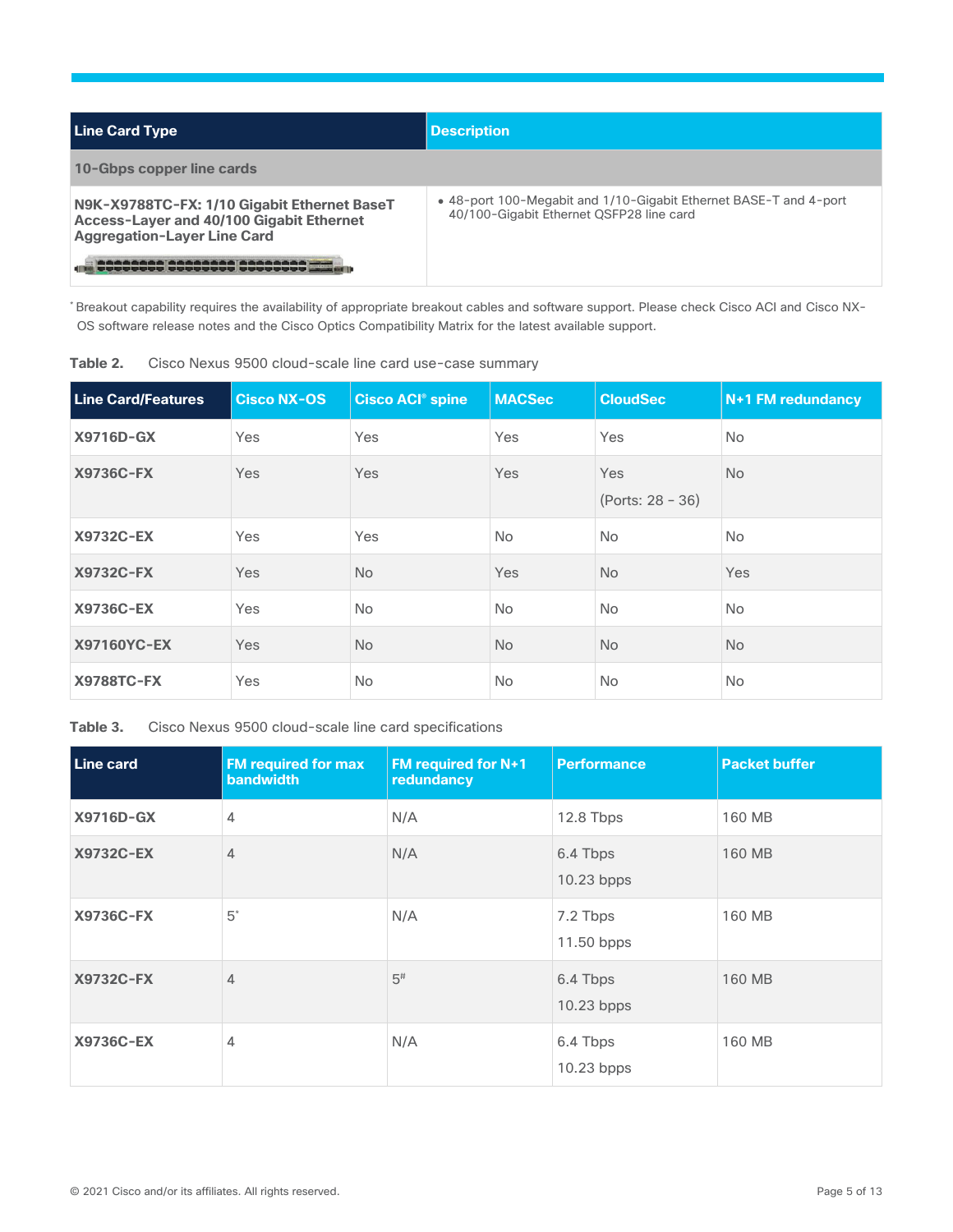| Line card          | <b>FM required for max</b><br><b>bandwidth</b> | <b>FM required for N+1</b><br>redundancy | <b>Performance</b>      | <b>Packet buffer</b> |
|--------------------|------------------------------------------------|------------------------------------------|-------------------------|----------------------|
| <b>X97160YC-EX</b> | 4                                              | N/A                                      | 3.2 Tbps<br>$5.11$ bpps | 80 MB                |
| <b>X9788TC-FX</b>  | 4                                              | N/A                                      | 1.76 Tbps<br>13.1 bpps  | 80MB                 |

\* To achieve max bandwidth with 5 fabric modules and X9736C-FX cards, the line cards in the chassis must only be the X9736C-FX cards. The X9736C-FX cards supports up to 6.4Tbps when mixed with other line cards and 4 fabric modules.

# To achieve N+1 fabric module redundancy with 5 fabric modules and X9732C-FX cards, the line cards in the chassis must only be the X9732C-FX cards.

Select EX, FX, and GX line cards can be installed together in the same Cisco Nexus 9500 chassis. In such a configuration, the chassis supports a maximum of four fabric modules and any additional fabric modules installed will be powered down. Any features or capabilities that require more than four fabric modules will be automatically disabled in such a configuration.

## <span id="page-5-0"></span>Cisco Nexus 9500 cloud-scale platform fabric modules and performance

The Cisco Nexus 9500 platform is designed as a Clos fabric that interconnects each line card directly with each rear-mounted fabric module. All traffic between the line cards is load balanced across all fabric modules, providing optimal bandwidth distribution within the chassis. This load-balancing capability provides enhanced system reliability and redundancy. The switch continues to operate even in the event of a loss of a fabric module, albeit at a lower capacity, as the remaining fabric modules continue to provide switching capacity to the line cards.

The Cisco Nexus 9500 Cloud Scale platform supports the following fabric modules:

- 4-slot and 8-slot FM-G fabric modules that provide up to 1.6 Tbps capacity per line card slot.
- 8-slot and 16-slot FM-E2 fabric modules that provide up to 800 Gbps capacity per line card slot.
- 4-slot, 8-slot, and 16-slot FM-E fabric modules that provide up to 800 Gbps capacity per line card slot.

These fabric modules provide upgradability and investment protection for the Cisco Nexus 9500 Series chassis. All fabric modules installed in a chassis should be of the same type.

| Table 4. |  | Cisco Nexus 9500 cloud-scale line cards and FM-G Fabric Module Compatibility |  |  |  |
|----------|--|------------------------------------------------------------------------------|--|--|--|
|----------|--|------------------------------------------------------------------------------|--|--|--|

| Line card/FM     | C9504-FM-G                      | C9508-FM-G                      |
|------------------|---------------------------------|---------------------------------|
| X9716D-GX        | Cisco ACI spine and Cisco NX-OS | Cisco ACI spine and Cisco NX-OS |
| <b>X9736C-FX</b> | Cisco ACI spine and Cisco NX-OS | Cisco ACI spine and Cisco NX-OS |
| X9732C-EX        | Cisco ACI spine and Cisco NX-OS | Cisco ACI spine and Cisco NX-OS |
| X9732C-FX        | Cisco NX-OS                     | Cisco NX-OS                     |
| X9736C-EX        | Cisco NX-OS                     | Cisco NX-OS                     |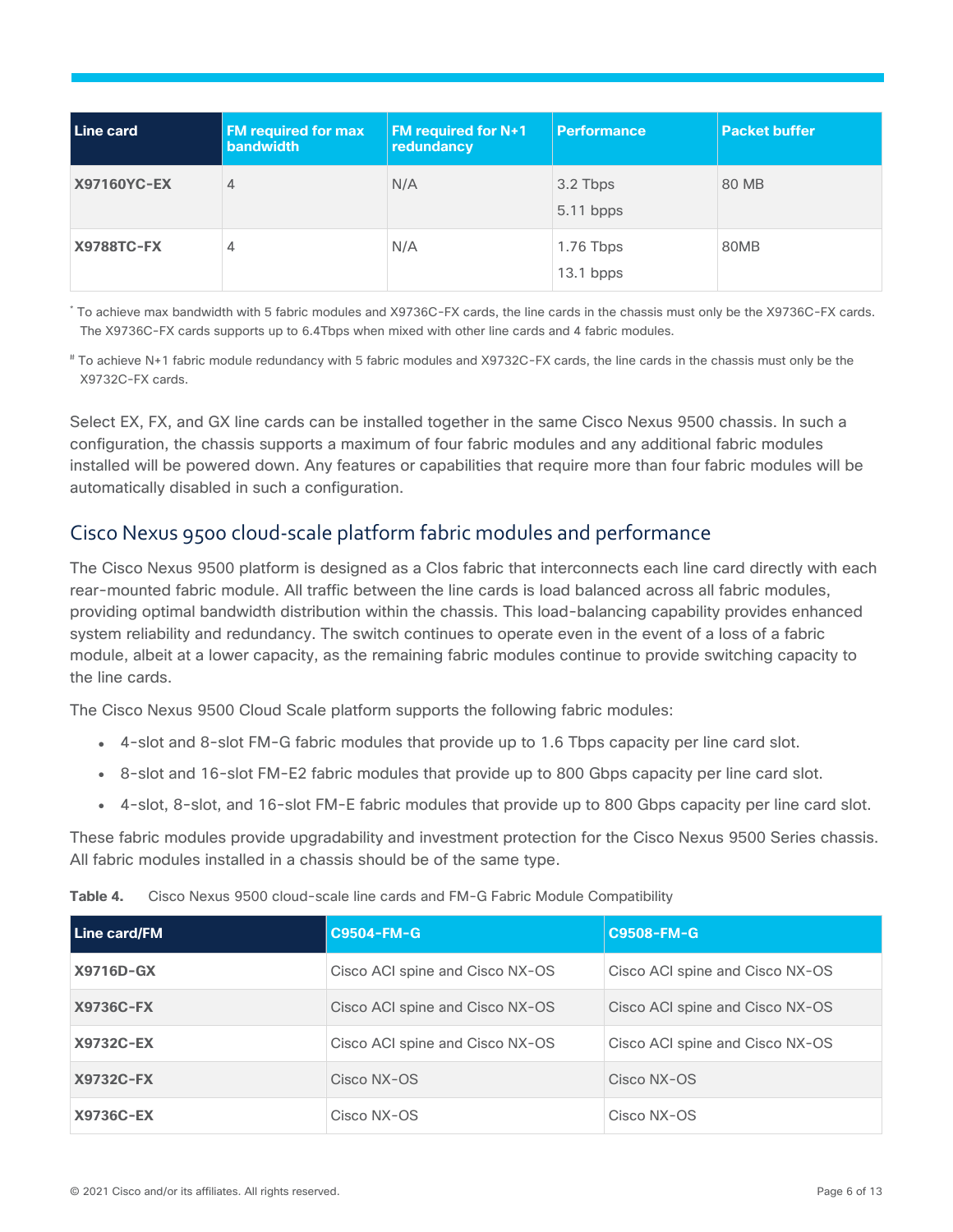| Line card/FM       | <b>C9504-FM-G</b> | <b>C9508-FM-G</b> |
|--------------------|-------------------|-------------------|
| <b>X97160YC-EX</b> | Cisco NX-OS       | Cisco NX-OS       |
| <b>X9788TC-FX</b>  | Cisco NX-OS       | Cisco NX-OS       |

**Table 5.** Cisco Nexus 9500 cloud-scale line cards and FM-E/E2 Fabric Modules Compatibility

| <b>Line card/FM</b> | <b>C9504-FM-E</b>                  | <b>C9508-FM-E</b>                  | <b>C9516-FM-E</b> | C9508-FM-E2                        | <b>C9516-FM-E2</b>                 |
|---------------------|------------------------------------|------------------------------------|-------------------|------------------------------------|------------------------------------|
| X9716D-GX           | Cisco ACI spine<br>and Cisco NX-OS | N/A                                | N/A               | Cisco ACI spine<br>and Cisco NX-OS | Cisco ACI spine<br>and Cisco NX-OS |
| <b>X9736C-FX</b>    | Cisco ACI spine<br>and Cisco NX-OS | Cisco ACI spine<br>and Cisco NX-OS | Cisco NX-OS       | Cisco ACI spine<br>and Cisco NX-OS | Cisco ACI spine<br>and Cisco NX-OS |
| <b>X9732C-EX</b>    | Cisco ACI spine<br>and Cisco NX-OS | Cisco ACI spine<br>and Cisco NX-OS | Cisco NX-OS       | Cisco ACI spine<br>and Cisco NX-OS | Cisco ACI spine<br>and Cisco NX-OS |
| <b>X9732C-FX</b>    | Cisco NX-OS                        | Cisco NX-OS                        | Cisco NX-OS       | Cisco NX-OS                        | Cisco NX-OS                        |
| X9736C-EX           | Cisco NX-OS                        | Cisco NX-OS                        | Cisco NX-OS       | Cisco NX-OS                        | Cisco NX-OS                        |
| <b>X97160YC-EX</b>  | Cisco NX-OS                        | Cisco NX-OS                        | Cisco NX-OS       | Cisco NX-OS                        | Cisco NX-OS                        |
| <b>X9788TC-FX</b>   | Cisco NX-OS                        | Cisco NX-OS                        | Cisco NX-OS       | Cisco NX-OS                        | Cisco NX-OS                        |

The Cisco Nexus 9500 Cloud Scale line cards support several forwarding templates to efficiently allocate onboard memory for varying deployment scenarios.

**Note:** This data sheet specifies hardware capabilities only. Please refer to Cisco ACI or Cisco NX-OS software release notes and appropriate feature documentation for more details.

| Table 6. | Cisco Nexus 9500 Cloud-Scale Line Cards: Product Specifications - Performance and Scale <sup>1</sup> |
|----------|------------------------------------------------------------------------------------------------------|
|----------|------------------------------------------------------------------------------------------------------|

|                                                                                           | <b>Cisco Nexus 9500 Series</b><br>cloud-scale line cards<br>$(X9716D-GX)$    | <b>Cisco Nexus 9500 Series</b><br>cloud-scale line cards<br>(X9736C-FX, X9732C-FX,<br><b>X9788TC-FX)</b> | <b>Cisco Nexus 9500 Series</b><br>cloud-scale line cards<br>(X9732C-EX, X9736C-EX,<br><b>X97160YC-EX)</b> |
|-------------------------------------------------------------------------------------------|------------------------------------------------------------------------------|----------------------------------------------------------------------------------------------------------|-----------------------------------------------------------------------------------------------------------|
| <b>Number of Longest Prefix</b><br><b>Match (LPM) route entries</b>                       | IPv4: Upto 2 million<br>IPv6: 1,900 to 1 million<br>(based on prefix length) | IPv4: Up to 2 million<br>IPv6: 1,900 to 1 million<br>(based on prefix length)                            | IPv4: up to 1 million<br>IPv6: 1900 to 500,000<br>(based on prefix length)                                |
| <b>Number of IP host entries</b>                                                          | IPv4: up to 2 million<br>IPv6: up to 32,000                                  | IPv4: up to 2 million<br>IPv6: up to 32,000                                                              | IPv4: up to 1 million<br>IPv6: up to 16,000                                                               |
| <b>Number of MAC address</b><br>entries                                                   | Up to 1 million                                                              | Up to 512,000                                                                                            | Up to 512,000                                                                                             |
| <b>Number of multicast routes</b>                                                         | Up to 131,000                                                                | Up to 131,000                                                                                            | Up to 32,000                                                                                              |
| <b>Number of Interior Gateway</b><br><b>Management Protocol (IGMP)</b><br>snooping groups | With VPC: 4000 to 32,000<br>Without VPC: 8000 to<br>32,000                   | With VPC: 4000 to 32,000<br>Without VPC: 8000 to<br>32,000                                               | With VPC: 4000 to 32,000<br>Without VPC: 8000 to<br>32,000                                                |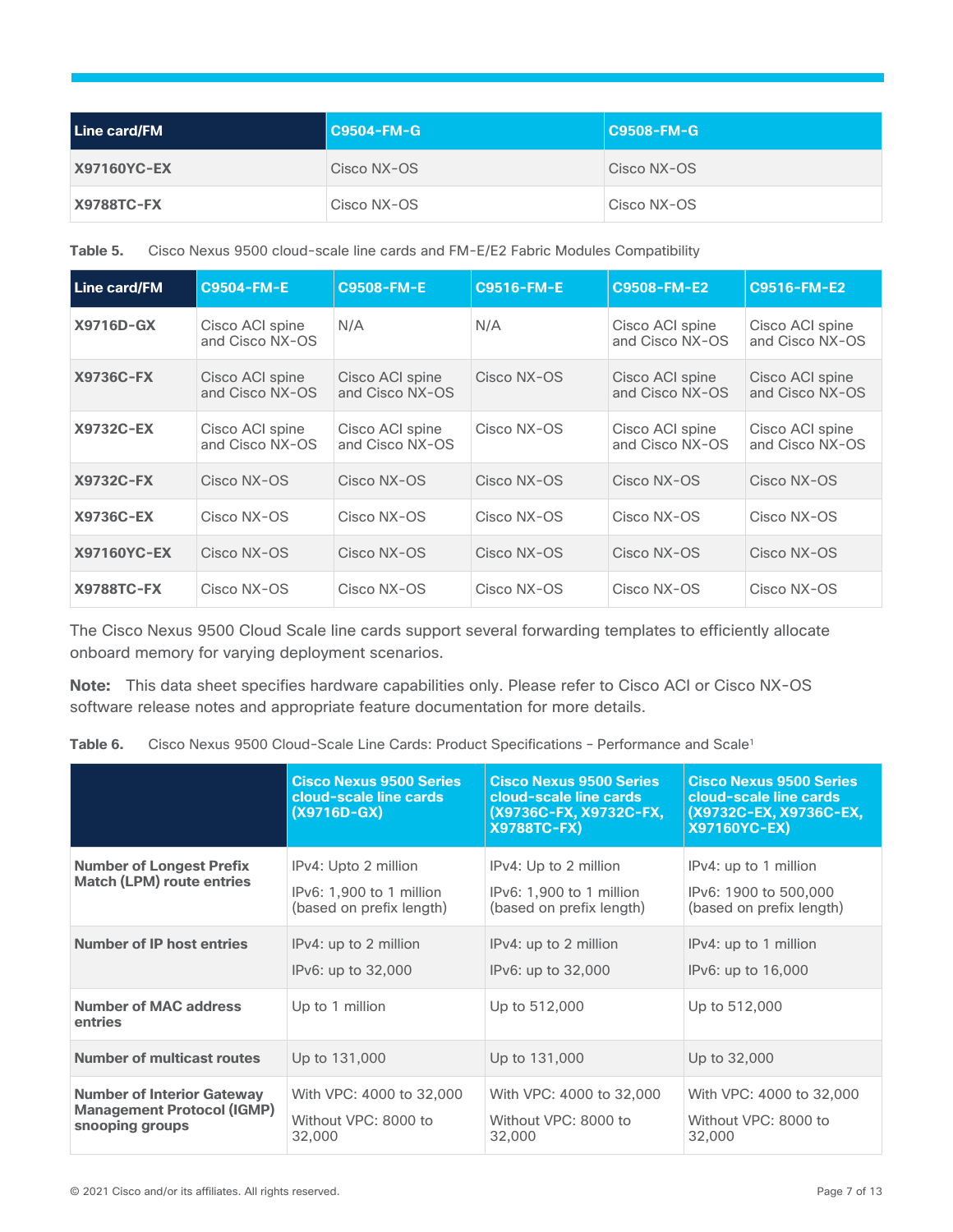|                                                                                    | <b>Cisco Nexus 9500 Series</b><br>cloud-scale line cards<br>$(X9716D-GX)$ | <b>Cisco Nexus 9500 Series</b><br>cloud-scale line cards<br>(X9736C-FX, X9732C-FX,<br><b>X9788TC-FX)</b> | <b>Cisco Nexus 9500 Series</b><br>cloud-scale line cards<br>(X9732C-EX, X9736C-EX,<br>X97160YC-EX) |
|------------------------------------------------------------------------------------|---------------------------------------------------------------------------|----------------------------------------------------------------------------------------------------------|----------------------------------------------------------------------------------------------------|
| <b>Number of VLANs</b>                                                             | Up to 4096                                                                | Up to 4096                                                                                               | Up to 4096                                                                                         |
| <b>Number of Virtual Routing and</b><br><b>Forwarding (VRF) instances</b>          | Up to 16,000                                                              | Up to 16,000                                                                                             | Up to 16,000                                                                                       |
| <b>Number of port channels</b>                                                     | Up to 512                                                                 | Up to 512                                                                                                | Up to 512                                                                                          |
| <b>Number of port channel links</b>                                                | Up to 32                                                                  | Up to 32                                                                                                 | Up to 32                                                                                           |
| <b>Number of Equal Cost</b><br><b>Multipath (ECMP) paths</b>                       | Up to 64                                                                  | Up to 64                                                                                                 | Up to $64$                                                                                         |
| <b>Number of active Cisco</b><br><b>Switched Port Analyzer</b><br>(SPAN) sessions  | 4 to 32                                                                   | 4 to 32                                                                                                  | 4 to 32                                                                                            |
| <b>Number of Multiple Spanning</b><br><b>Tree (MST) instances</b>                  | Up to 64                                                                  | Up to $64$                                                                                               | Up to $64$                                                                                         |
| <b>Number of Rapid per-VLAN</b><br><b>Spanning Tree (RPVST)</b><br>instances       | Up to 4000                                                                | Up to 4000                                                                                               | Up to 4000                                                                                         |
| <b>Number of Hot Standby</b><br><b>Router Protocol (HSRP)</b><br>groups            | Up to 490                                                                 | Up to 490                                                                                                | Up to 490                                                                                          |
| <b>Number of tunnel endpoints</b><br>(VTEP) and VXLAN physical<br>servers per VLAN | Up to 10,000                                                              | Up to 10,000                                                                                             | Up to 10,000                                                                                       |

## <span id="page-7-0"></span>Supported optics modules

Each Cisco Nexus 9500 cloud-scale line card supports an extensive set of optic modules. The Cisco Optics Compatibility Matrix [\(https://tmgmatrix.cisco.com/home\)](https://tmgmatrix.cisco.com/home) provides the list of optics supported on each line card.

## <span id="page-7-1"></span>Mechanical specifications

**Table 7.** Cisco Nexus 9500 Cloud-Scale Line Cards: Product Specifications – Mechanical

|                         | <b>X9716D-GX</b> | <b>X9732C-EX</b>  | <b>X9736C-FX</b> | <b>X9732C-FX</b> | <b>X9736C-EX</b> | <b>X97160YC-EX</b> | <b>X9788TC-FX</b> |
|-------------------------|------------------|-------------------|------------------|------------------|------------------|--------------------|-------------------|
| Weight                  | $15.2$ lb        | 12.13 lb          | 14.38 lb         | 15 <sub>lb</sub> | 14.77 lb         | 12.75 lb           | 13 <sub>lb</sub>  |
|                         | $6.8$ kg         | 5.5 <sub>kg</sub> | $6.5$ kg         | $6.8$ kg         | $6.7$ kg         | 5.78 kg            | 5.9 kg            |
| <b>Typical</b><br>power | 650 W            | 430 W             | 607 W            | 520 W            | 632 W            | 415 W              | 513 W             |
| <b>Maximum</b><br>power | 1680 W           | 720 W             | 720 W            | 840 W            | 792 W            | 516 W              | 684 W             |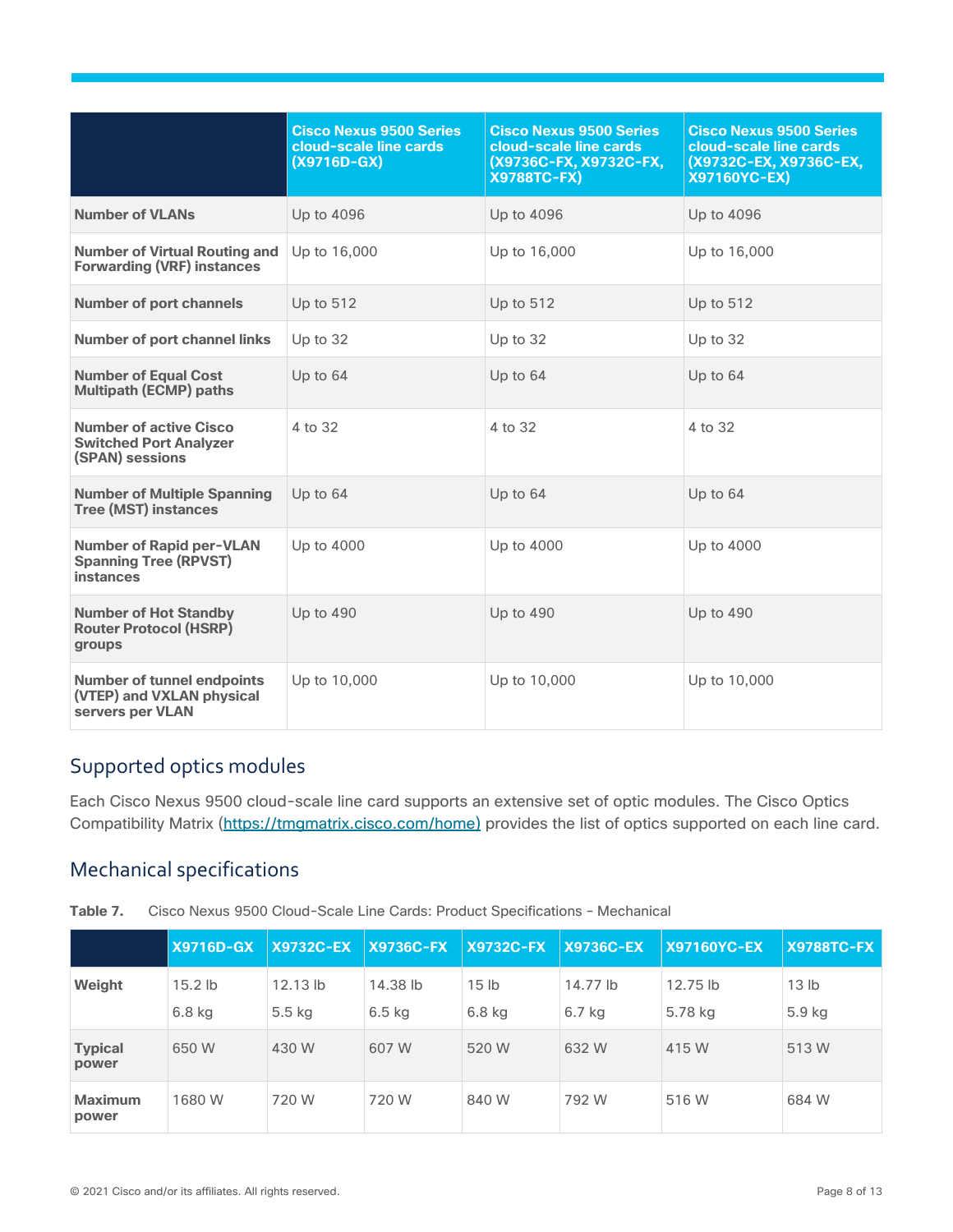|                                                                         | <b>X9716D-GX</b>    | <b>X9732C-EX</b>    | <b>X9736C-FX</b>    | <b>X9732C-FX</b>    | <b>X9736C-EX</b>    | <b>X97160YC-EX</b> | <b>X9788TC-FX</b>   |
|-------------------------------------------------------------------------|---------------------|---------------------|---------------------|---------------------|---------------------|--------------------|---------------------|
| <b>Mean Time</b><br><b>Between</b><br><b>Failure</b><br>(MTBF)<br>hours | 338,442             | 481,470             | 420,050             | 429.090             | 476,970             | 580,050            | 429,630             |
| Hot<br>swappable                                                        | Yes                 | Yes                 | Yes                 | Yes                 | Yes                 | Yes                | Yes                 |
| <b>Airflow</b>                                                          | Port-side<br>intake | Port-side<br>intake | Port-side<br>intake | Port-side<br>intake | Port-side<br>intake | Port-side intake   | Port-side<br>intake |

**Table 8.** Cisco Nexus 9500 FM-G Cloud-Scale Fabric Modules: Product Specifications – Mechanical

|                            | <b>N9K-C9504-FM-G</b> | N9K-C9508-FM-G    |
|----------------------------|-----------------------|-------------------|
| <b>Total capacity</b>      | 6.4 Tbps              | 12.8 Tbps         |
| <b>Capacity (per slot)</b> | 1.6 Tbps              | 1.6 Tbps          |
| <b>Maximum flow size</b>   | 400 Gbps              | 400 Gbps          |
| Weight                     | 7.7 lb (3.4 kg)       | 14.08 lb (6.3 kg) |
| <b>Typical power</b>       | 455 W                 | 685 W             |
| <b>Maximum power</b>       | 504 W                 | 936 W             |
| <b>MTBF</b> hours          | 551,390               | 455,270           |
| <b>Hot swappable</b>       | Yes                   | <b>Yes</b>        |
| <b>Airflow</b>             | Port-side intake      | Port-side intake  |

**Table 9.** Cisco Nexus 9500 Cloud-Scale FM-E/E2 Fabric Modules: Product Specifications – Mechanical

|                               | <b>N9K-C9504-FM-E</b>      | <b>N9K-C9508-FM-E</b> | <b>N9K-C9508-FM-E2</b> |                   | N9K-C9516-FM-E N9K-C9516-FM-E2 |
|-------------------------------|----------------------------|-----------------------|------------------------|-------------------|--------------------------------|
| <b>Total</b><br>capacity      | 3,200 Gbps                 | 6,400 Gbps            | 6,400 Gbps             | 12,800 Gbps       | 12,800 Gbps                    |
| <b>Capacity</b><br>(per slot) | 800 Gbps                   | 800 Gbps              | 800 Gbps               | 800 Gbps          | 800 Gbps                       |
| <b>Maximum</b><br>flow size   | 100 Gbps                   | 100 Gbps              | 100 Gbps               | 50 Gbps           | 100 Gbps                       |
| Weight                        | 6.6 lb $(2.98 \text{ kg})$ | 11.6 lb (5.28 kg)     | 10.94 lb (5.0 kg)      | 22.7 lb (10.3 kg) | 20.31 lb (9.21 kg)             |
| <b>Typical</b><br>power       | 234 W                      | 455 W                 | 266 W                  | 980 W             | 439 W                          |
| <b>Maximum</b><br>power       | 313 W                      | 570 W                 | 420 W                  | 1320 W            | 900 W                          |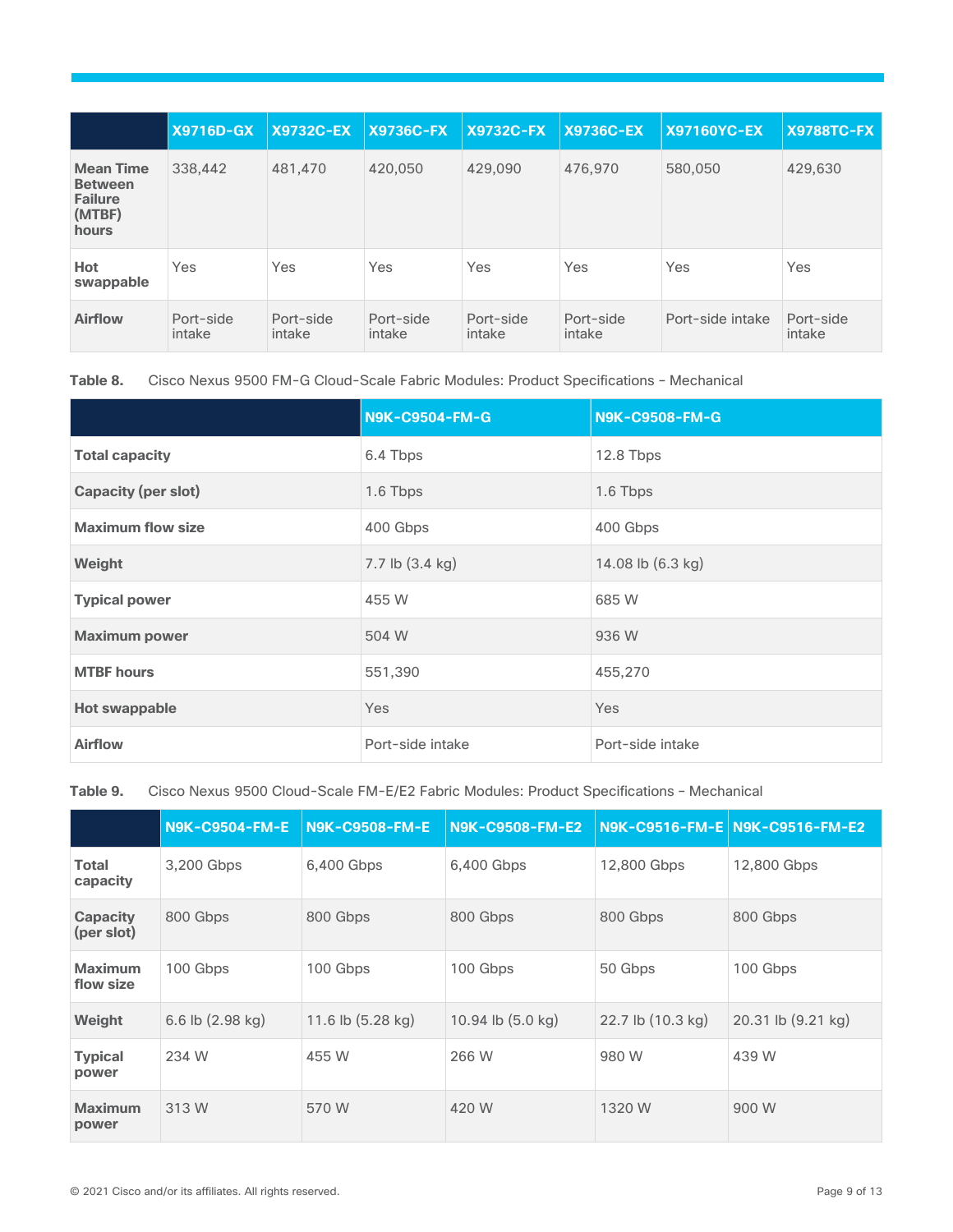|                   |                  | N9K-C9504-FM-E N9K-C9508-FM-E | $\mid$ N9K-C9508-FM-E2 $\mid$ N9K-C9516-FM-E N9K-C9516-FM-E2 |                  |                  |
|-------------------|------------------|-------------------------------|--------------------------------------------------------------|------------------|------------------|
| <b>MTBF hours</b> | 829,890          | 653,420                       | 642,820                                                      | 363,100          | 515,870          |
| Hot<br>swappable  | <b>Yes</b>       | Yes                           | Yes                                                          | Yes              | Yes              |
| <b>Airflow</b>    | Port-side intake | Port-side intake              | Port-side intake                                             | Port-side intake | Port-side intake |

## <span id="page-9-0"></span>Regulatory standards compliance

| Table 10. | Regulatory standards compliance: safety and EMC |  |  |  |  |
|-----------|-------------------------------------------------|--|--|--|--|
|-----------|-------------------------------------------------|--|--|--|--|

| <b>Specification</b>         | <b>Description</b>                                                                                                                                                                                                                              |
|------------------------------|-------------------------------------------------------------------------------------------------------------------------------------------------------------------------------------------------------------------------------------------------|
| <b>Regulatory compliance</b> | Products should comply with CE Markings according to directives 2004/108/EC and<br>2006/95/EC                                                                                                                                                   |
| <b>Safety</b>                | • UL 60950-1 Second Edition<br>• CAN/CSA-C22.2 No. 60950-1 Second Edition<br>• EN 60950-1 Second Edition<br>• IEC 60950-1 Second Edition<br>• AS/NZS 60950-1<br>$\bullet$ GB4943                                                                |
| <b>EMC: Emissions</b>        | • 47CFR Part 15 (CFR 47) Class A<br>• AS/NZS CISPR22 Class A<br>• CISPR22 Class A<br>• EN55022 Class A<br>$\bullet$ ICES003 Class A<br>• VCCI Class A<br>$\bullet$ EN61000-3-2<br>$\bullet$ EN61000-3-3<br>• KN22 Class A<br>• CNS13438 Class A |
| <b>EMC: Immunity</b>         | $\bullet$ EN55024<br>$\bullet$ CISPR24<br>• EN300386<br>• KN 61000-4 series                                                                                                                                                                     |
| <b>RoHS</b>                  | The product is RoHS-6 compliant with exceptions for leaded-Ball Grid-Array (BGA) balls and<br>lead press-fit connectors.                                                                                                                        |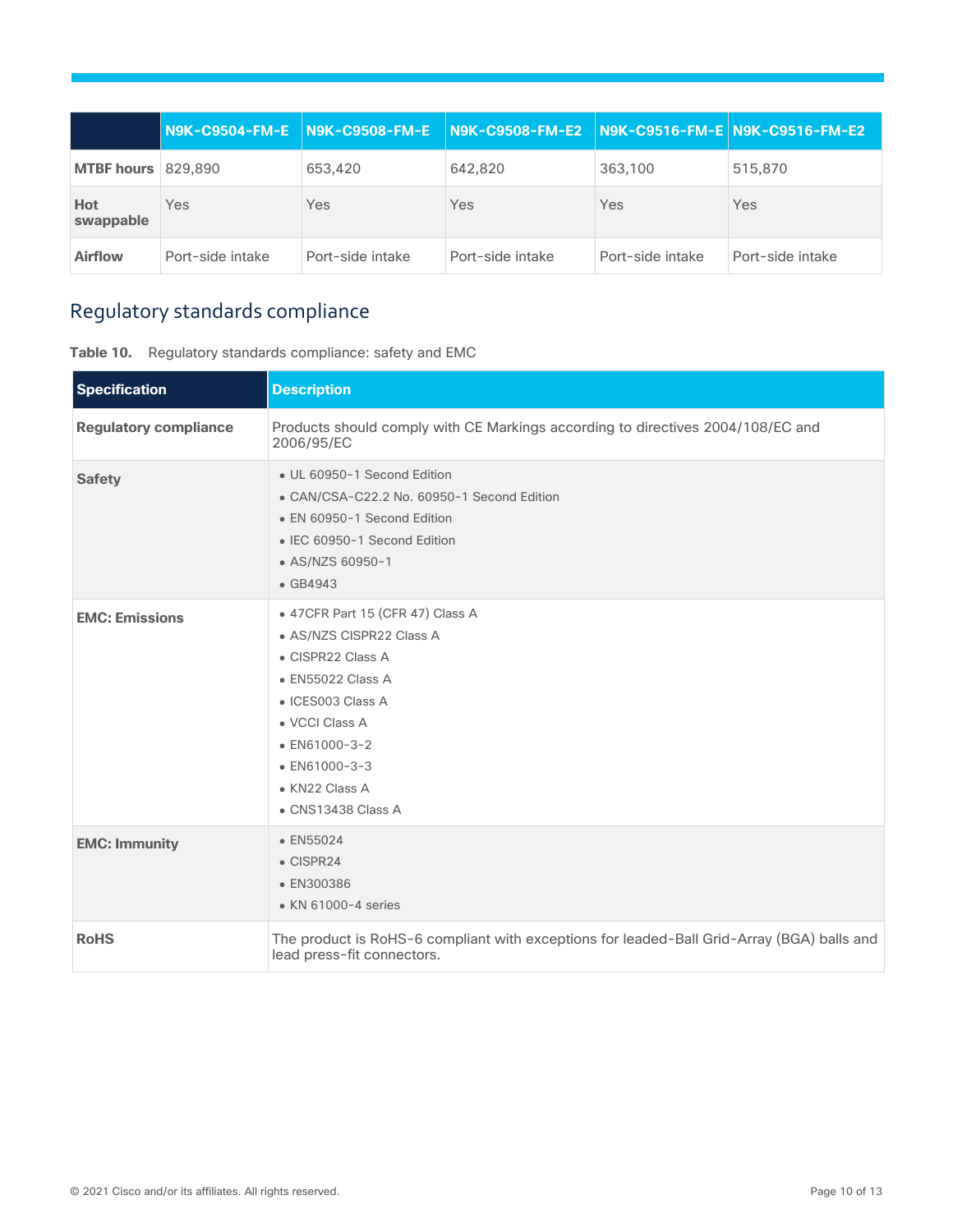## <span id="page-10-0"></span>Ordering information

| <b>Part Number</b>      | <b>Product Description</b>                                                 |
|-------------------------|----------------------------------------------------------------------------|
| $N9K - X9716D - GX (=)$ | Cisco Nexus 9500 16p 400G QSFP-DD cloud-scale line card                    |
| N9K-X9732C-EX (=)       | Cisco Nexus 9500 32p 100G QSFP cloud-scale line card                       |
| N9K-X9736C-FX (=)       | Cisco Nexus 9500 36p 100G QSFP cloud-scale line card                       |
| $N9K-X9732C-FX(=)$      | Cisco Nexus 9500 32p 100G QSFP cloud-scale line card                       |
| $N9K-X9736C-EX(=)$      | Cisco Nexus 9500 36p 100G QSFP cloud-scale line card                       |
| N9K-X97160YC-EX(=)      | Cisco Nexus 9500 48p 1/10/25G SFP+ plus 4p 100G QSFP cloud-scale line card |
| $N9K-X9788TC-FX(=)$     | Cisco Nexus 9500 48p 1/10G BaseT plus 4p 100G QSFP cloud-scale line card   |

**Table 11.** Cisco Nexus 9500 Cloud-Scale Line Cards: ordering information

**Table 12.** Cisco Nexus 9500 Cloud-Scale Fabric Modules ordering information

| <b>Part Number</b>   | <b>Product Description</b>                                              |
|----------------------|-------------------------------------------------------------------------|
| $N9K-C9504-FM-G(=)$  | Cisco Nexus 9500 4-slot 1.6Tbps cloud-scale fabric module               |
| $N9K-C9508-FM-G(=)$  | Cisco Nexus 9500 8-slot 1.6Tbps cloud-scale fabric module               |
| $N9K-C9504-FM-E(=)$  | Cisco Nexus 9500 4-slot 800Gbps cloud-scale fabric module (100G flows)  |
| $N9K-C9508-FM-E(=)$  | Cisco Nexus 9500 8-slot 800Gbps cloud-scale fabric module (100G flows)  |
| $N9K-C9516-FM-E(=)$  | Cisco Nexus 9500 16-slot 800Gbps cloud-scale fabric module (50G flows)  |
| $N9K-C9508-FM-E2(=)$ | Cisco Nexus 9500 8-slot 800Gbps cloud-scale fabric module (100G flows)  |
| $N9K-C9516-FM-E2(=)$ | Cisco Nexus 9500 16-slot 800Gbps cloud-scale fabric module (100G flows) |

**Note:** All part numbers with "=" sign refer to Spare part numbers for ordering.

## <span id="page-10-1"></span>Warranty

The Cisco Nexus 9500 platform has a 1-year limited hardware warranty. The warranty includes hardware replacement with a 10-day turnaround from receipt of a Return Materials Authorization (RMA).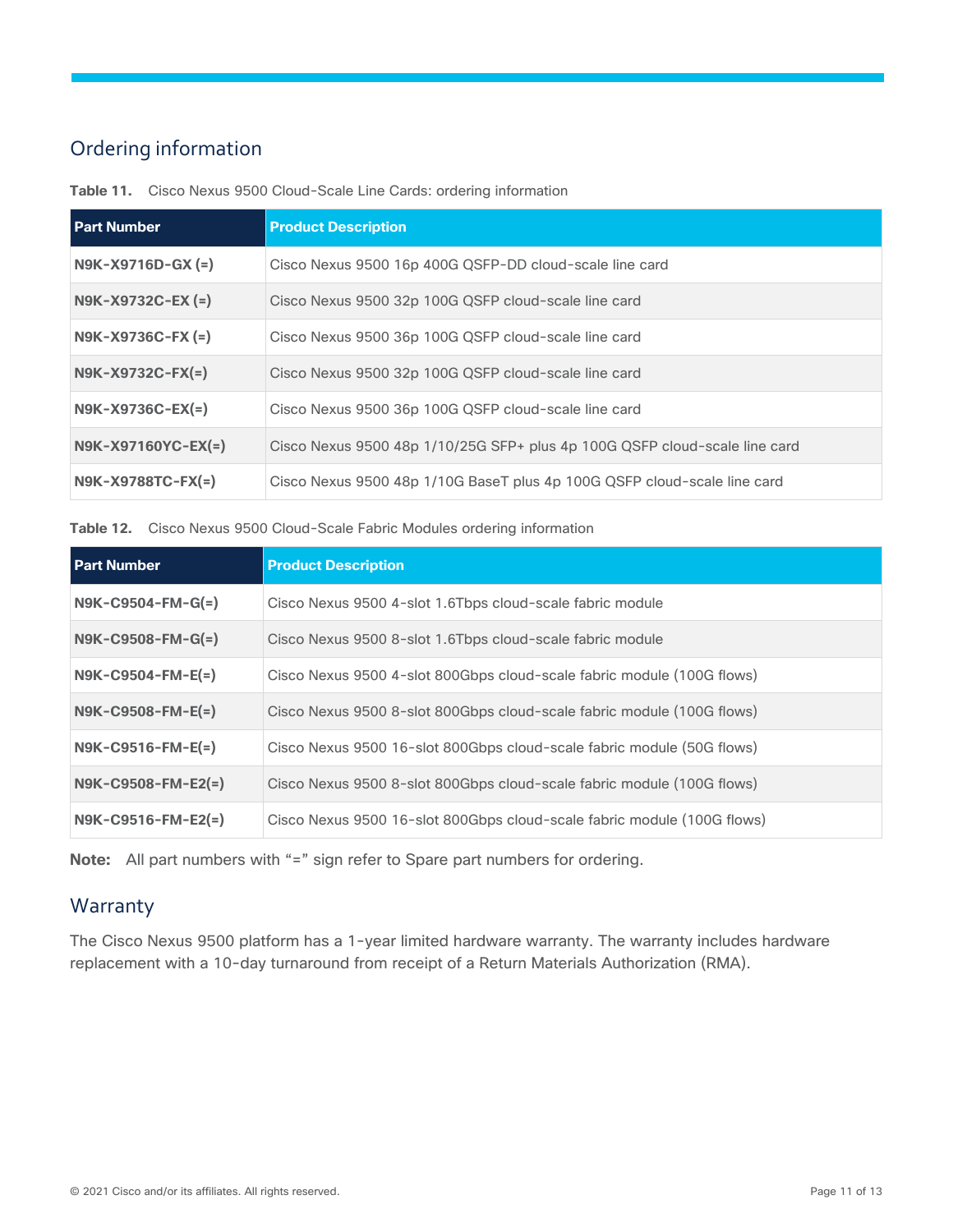## <span id="page-11-0"></span>Cisco environmental sustainability

Information about Cisco's environmental sustainability policies and initiatives for our products, solutions, operations, and extended operations or supply chain is provided in the "Environment Sustainability" section of Cisco's [Corporate Social Responsibility](https://www-1.compliance2product.com/c2p/getAttachment.do?code=YM6Y0yThdO6Wj1FxxYPYfUG2dtFkTeFWGpzLRO8tcURFEifUCRV403Tq2ZMWP6Ai) (CSR) Report.

Reference links to information about key environmental sustainability topics (mentioned in the "Environment Sustainability" section of the CSR Report) are provided in the following table:

| Sustainability topic                                                                                               | Reference        |
|--------------------------------------------------------------------------------------------------------------------|------------------|
| Information on product material content laws and regulations                                                       | <b>Materials</b> |
| Information on electronic waste laws and regulations, including products, batteries, and packaging WEEE compliance |                  |

Cisco makes the packaging data available for informational purposes only. It may not reflect the most current legal developments, and Cisco does not represent, warrant, or guarantee that it is complete, accurate, or up to date. This information is subject to change without notice.

## <span id="page-11-1"></span>Service and Support

Cisco offers a wide range of services to help accelerate your success in deploying and optimizing the Cisco Nexus 9500 platform in your data center. These innovative Cisco Services offerings are delivered through a unique combination of people, processes, tools, and partners and are focused on helping you increase operational efficiency and improve your data center network.

Cisco Advanced Services use an architecture-led approach to help you align your data center infrastructure with your business goals and achieve long-term value. Cisco SMARTnet™ Service helps you resolve missioncritical problems with direct access at any time to Cisco network experts and award-winning resources. With this service, you can take advantage of the Cisco Smart Call Home service, which offers proactive diagnostics and real-time alerts on your Cisco Nexus 9500 platform switch.

Spanning the entire network lifecycle, Cisco Services offerings help increase investment protection, optimize network operations, support migration operations, and strengthen your IT expertise.

## <span id="page-11-2"></span>Cisco Capital

### **Flexible Payment Solutions to Help You Achieve Your Objectives**

Cisco Capital makes it easier to get the right technology to achieve your objectives, enable business transformation and help you stay competitive. We can help you reduce the total cost of ownership, conserve capital, and accelerate growth. In more than 100 countries, our flexible payment solutions can help you acquire hardware, software, services and complementary third-party equipment in easy, predictable payments. Learn [more.](https://www.cisco.com/go/financing)